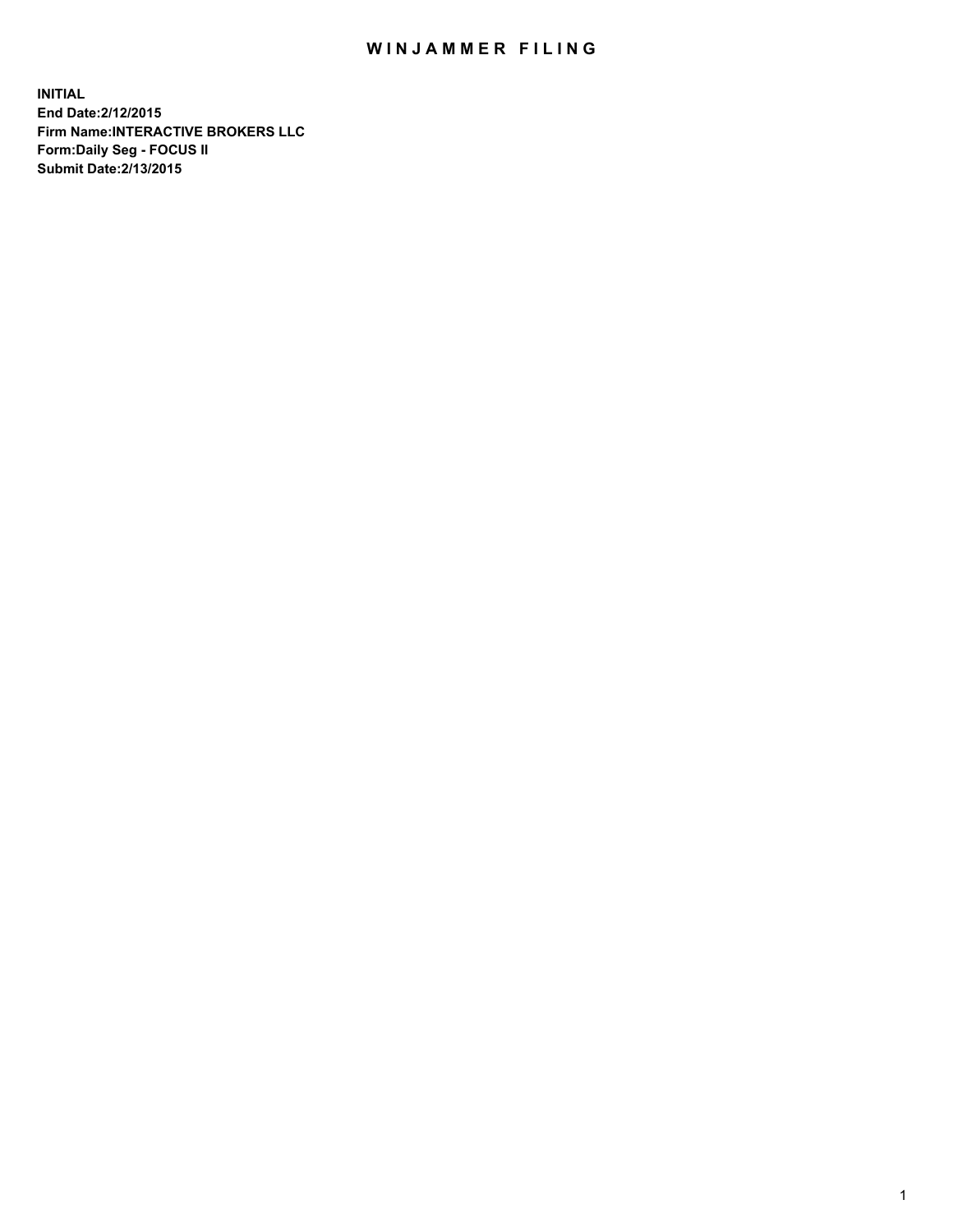## **INITIAL End Date:2/12/2015 Firm Name:INTERACTIVE BROKERS LLC Form:Daily Seg - FOCUS II Submit Date:2/13/2015 Daily Segregation - Cover Page**

| Name of Company<br><b>Contact Name</b>                                            | <b>INTERACTIVE BROKERS LLC</b><br><b>Michael Ellman</b> |
|-----------------------------------------------------------------------------------|---------------------------------------------------------|
| <b>Contact Phone Number</b>                                                       | 203-422-8926                                            |
| <b>Contact Email Address</b>                                                      | mellman@interactivebrokers.co                           |
|                                                                                   | $\underline{\mathbf{m}}$                                |
|                                                                                   |                                                         |
| FCM's Customer Segregated Funds Residual Interest Target (choose one):            |                                                         |
| a. Minimum dollar amount: ; or                                                    | $\overline{\mathbf{0}}$                                 |
| b. Minimum percentage of customer segregated funds required:% ; or                | 0                                                       |
| c. Dollar amount range between: and; or                                           | 155,000,000 245,000,000                                 |
| d. Percentage range of customer segregated funds required between:% and%.         | 00                                                      |
| FCM's Customer Secured Amount Funds Residual Interest Target (choose one):        |                                                         |
| a. Minimum dollar amount: ; or                                                    | $\overline{\mathbf{0}}$                                 |
| b. Minimum percentage of customer secured funds required:% ; or                   | 0                                                       |
| c. Dollar amount range between: and; or                                           | 80,000,000 120,000,000                                  |
| d. Percentage range of customer secured funds required between:% and%.            | 00                                                      |
|                                                                                   |                                                         |
| FCM's Cleared Swaps Customer Collateral Residual Interest Target (choose one):    |                                                         |
| a. Minimum dollar amount: ; or                                                    | $\overline{\mathbf{0}}$                                 |
| b. Minimum percentage of cleared swaps customer collateral required:% ; or        | $\overline{\mathbf{0}}$                                 |
| c. Dollar amount range between: and; or                                           | 0 <sub>0</sub>                                          |
| d. Percentage range of cleared swaps customer collateral required between:% and%. | 0 <sub>0</sub>                                          |
|                                                                                   |                                                         |
| Current ANC:on                                                                    | 2,450,511,544 12-FEB-2015                               |
| <b>Broker Dealer Minimum</b>                                                      | 273,340,521                                             |
| Debit/Deficit - CustomersCurrent AmountGross Amount                               |                                                         |
| Domestic Debit/Deficit                                                            | 4,395,887                                               |
| Foreign Debit/Deficit                                                             | <u>7,873,1910</u>                                       |
| Debit/Deficit - Non CustomersCurrent AmountGross Amount                           |                                                         |
| Domestic Debit/Deficit                                                            | 0 <sub>0</sub>                                          |
| Foreign Debit/Deficit                                                             | 0 <sub>0</sub>                                          |
| Proprietary Profit/Loss                                                           |                                                         |
| Domestic Profit/Loss                                                              | $\overline{\mathbf{0}}$                                 |
| Foreign Profit/Loss                                                               | $\underline{\mathbf{0}}$                                |
| Proprietary Open Trade Equity<br>Domestic OTE                                     |                                                         |
|                                                                                   | <u>0</u>                                                |
| Foreign OTE                                                                       | <u>0</u>                                                |
| <b>SPAN</b>                                                                       |                                                         |
| <b>Customer SPAN Calculation</b>                                                  | 1,193,550,361                                           |
| Non-Customer SPAN Calcualation                                                    | 20,072,482                                              |
| Proprietary Capital Charges                                                       | <u>0</u>                                                |
| Minimum Dollar Amount Requirement<br>Other NFA Dollar Amount Requirement          | 20,000,000 [7465]                                       |
|                                                                                   | 21,921,733 [7475]                                       |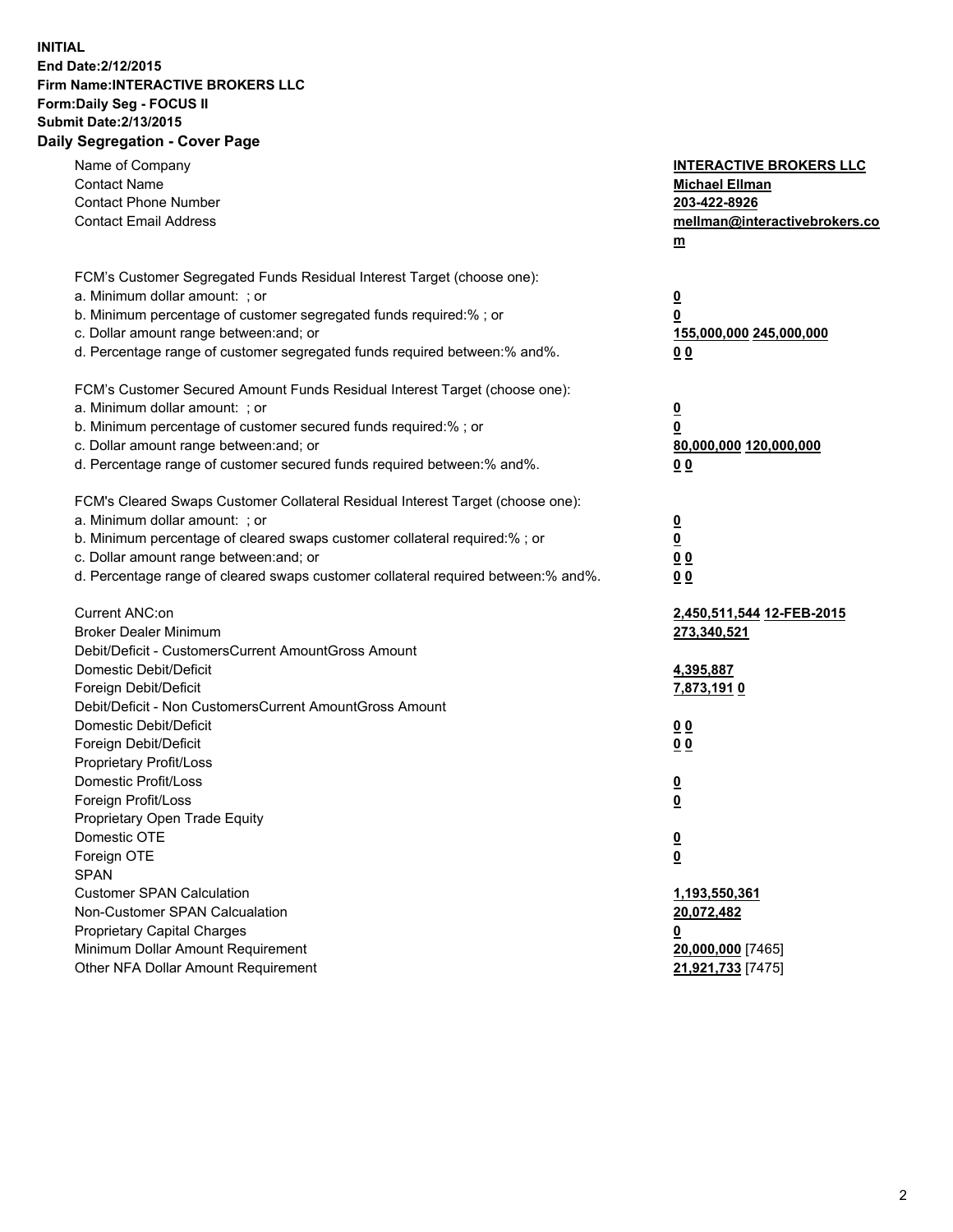## **INITIAL End Date:2/12/2015 Firm Name:INTERACTIVE BROKERS LLC Form:Daily Seg - FOCUS II Submit Date:2/13/2015 Daily Segregation - Secured Amounts**

|                | Daily Jegregation - Jeculed Aniounts                                                        |                                   |
|----------------|---------------------------------------------------------------------------------------------|-----------------------------------|
|                | Foreign Futures and Foreign Options Secured Amounts                                         |                                   |
|                | Amount required to be set aside pursuant to law, rule or regulation of a foreign            | $0$ [7305]                        |
|                | government or a rule of a self-regulatory organization authorized thereunder                |                                   |
| 1.             | Net ledger balance - Foreign Futures and Foreign Option Trading - All Customers             |                                   |
|                | A. Cash                                                                                     | 367,827,154 [7315]                |
|                | B. Securities (at market)                                                                   | $0$ [7317]                        |
| 2.             | Net unrealized profit (loss) in open futures contracts traded on a foreign board of trade   | 18,760,000 [7325]                 |
| 3.             | Exchange traded options                                                                     |                                   |
|                | a. Market value of open option contracts purchased on a foreign board of trade              | <b>113,442</b> [7335]             |
|                | b. Market value of open contracts granted (sold) on a foreign board of trade                | -19,102 <sup>[7337]</sup>         |
| 4.             | Net equity (deficit) (add lines 1.2. and 3.)                                                | 386,681,494 [7345]                |
| 5.             | Account liquidating to a deficit and account with a debit balances - gross amount           | 7,873,191 [7351]                  |
|                | Less: amount offset by customer owned securities                                            | 0 [7352] 7,873,191 [7354]         |
| 6.             | Amount required to be set aside as the secured amount - Net Liquidating Equity              | 394,554,685 [7355]                |
|                | Method (add lines 4 and 5)                                                                  |                                   |
| 7.             | Greater of amount required to be set aside pursuant to foreign jurisdiction (above) or line | 394,554,685 [7360]                |
|                | 6.                                                                                          |                                   |
|                | FUNDS DEPOSITED IN SEPARATE REGULATION 30.7 ACCOUNTS                                        |                                   |
| $\mathbf{1}$ . | Cash in banks                                                                               |                                   |
|                | A. Banks located in the United States                                                       | 366,641,657 [7500]                |
|                | B. Other banks qualified under Regulation 30.7                                              | 0 [7520] 366,641,657 [7530]       |
| 2.             | Securities                                                                                  |                                   |
|                | A. In safekeeping with banks located in the United States                                   | $0$ [7540]                        |
|                | B. In safekeeping with other banks qualified under Regulation 30.7                          | 0 [7560] 0 [7570]                 |
| 3.             | Equities with registered futures commission merchants                                       |                                   |
|                | A. Cash                                                                                     | $0$ [7580]                        |
|                | <b>B.</b> Securities                                                                        | $0$ [7590]                        |
|                | C. Unrealized gain (loss) on open futures contracts                                         | $0$ [7600]                        |
|                | D. Value of long option contracts                                                           | $0$ [7610]                        |
|                | E. Value of short option contracts                                                          | 0 [7615] 0 [7620]                 |
| 4.             | Amounts held by clearing organizations of foreign boards of trade                           |                                   |
|                | A. Cash                                                                                     | $0$ [7640]                        |
|                | <b>B.</b> Securities                                                                        | $0$ [7650]                        |
|                | C. Amount due to (from) clearing organization - daily variation                             | $0$ [7660]                        |
|                | D. Value of long option contracts                                                           | $0$ [7670]                        |
|                | E. Value of short option contracts                                                          | 0 [7675] 0 [7680]                 |
| 5.             | Amounts held by members of foreign boards of trade                                          |                                   |
|                | A. Cash                                                                                     | 117,403,153 [7700]                |
|                | <b>B.</b> Securities                                                                        | $0$ [7710]                        |
|                | C. Unrealized gain (loss) on open futures contracts                                         | 9,382,007 [7720]                  |
|                | D. Value of long option contracts                                                           | 113,436 [7730]                    |
|                | E. Value of short option contracts                                                          | -19,101 [7735] 126,879,495 [7740] |
| 6.             | Amounts with other depositories designated by a foreign board of trade                      | 0 [7760]                          |
| 7.             | Segregated funds on hand                                                                    | $0$ [7765]                        |
| 8.             | Total funds in separate section 30.7 accounts                                               | 493,521,152 [7770]                |
| 9.             | Excess (deficiency) Set Aside for Secured Amount (subtract line 7 Secured Statement         | 98,966,467 [7380]                 |
|                | Page 1 from Line 8)                                                                         |                                   |
| 10.            | Management Target Amount for Excess funds in separate section 30.7 accounts                 | 80,000,000 [7780]                 |
| 11.            | Excess (deficiency) funds in separate 30.7 accounts over (under) Management Target          | 18,966,467 [7785]                 |
|                |                                                                                             |                                   |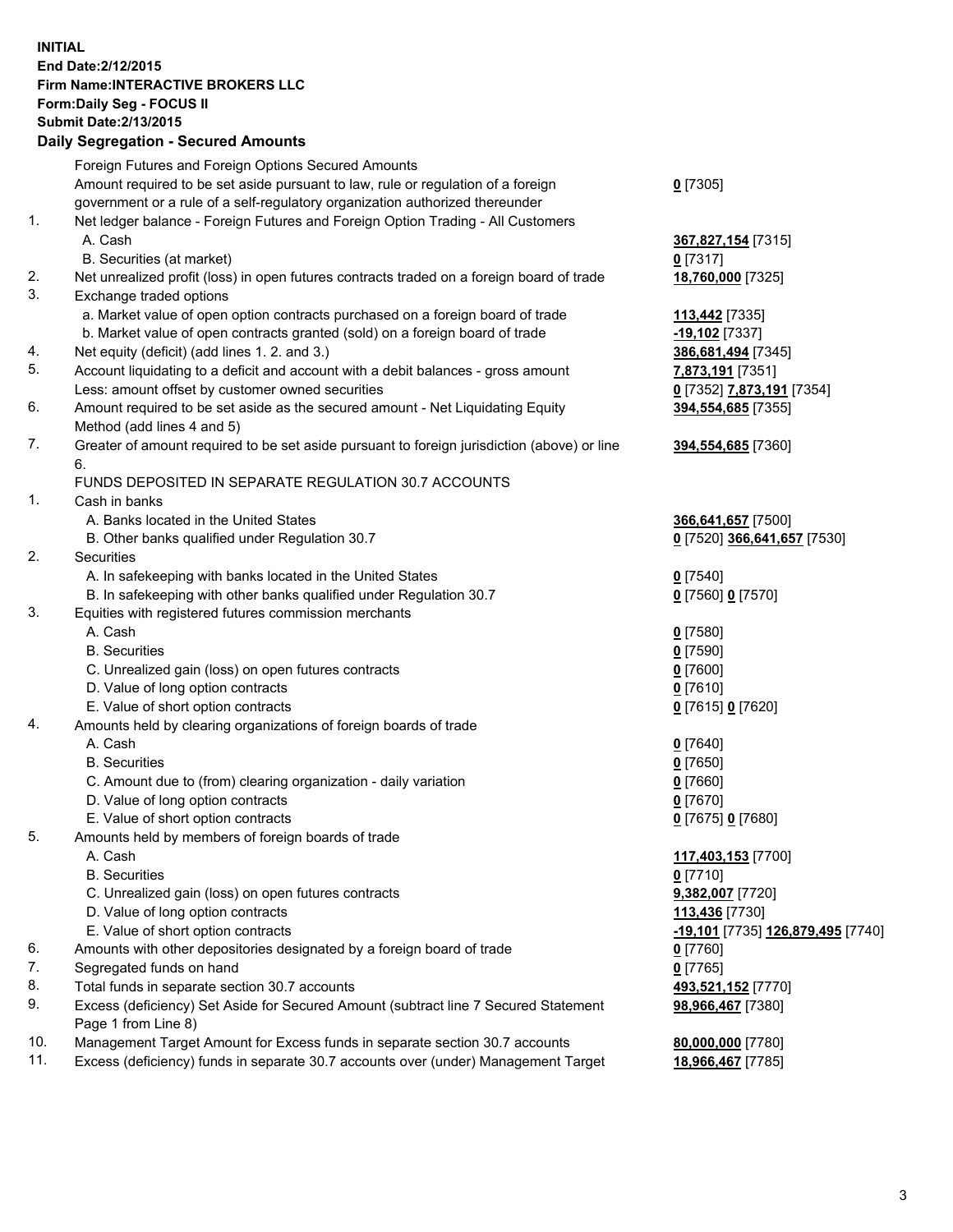**INITIAL End Date:2/12/2015 Firm Name:INTERACTIVE BROKERS LLC Form:Daily Seg - FOCUS II Submit Date:2/13/2015 Daily Segregation - Segregation Statement** SEGREGATION REQUIREMENTS(Section 4d(2) of the CEAct) 1. Net ledger balance A. Cash **2,529,614,401** [7010] B. Securities (at market) **0** [7020] 2. Net unrealized profit (loss) in open futures contracts traded on a contract market **-15,811,292** [7030] 3. Exchange traded options A. Add market value of open option contracts purchased on a contract market **112,981,818** [7032] B. Deduct market value of open option contracts granted (sold) on a contract market **-199,186,678** [7033] 4. Net equity (deficit) (add lines 1, 2 and 3) **2,427,598,249** [7040] 5. Accounts liquidating to a deficit and accounts with debit balances - gross amount **4,395,887** [7045] Less: amount offset by customer securities **0** [7047] **4,395,887** [7050] 6. Amount required to be segregated (add lines 4 and 5) **2,431,994,136** [7060] FUNDS IN SEGREGATED ACCOUNTS 7. Deposited in segregated funds bank accounts A. Cash **377,211,869** [7070] B. Securities representing investments of customers' funds (at market) **1,263,013,052** [7080] C. Securities held for particular customers or option customers in lieu of cash (at market) **0** [7090] 8. Margins on deposit with derivatives clearing organizations of contract markets A. Cash **11,463,943** [7100] B. Securities representing investments of customers' funds (at market) **100,046,785** [7110] C. Securities held for particular customers or option customers in lieu of cash (at market) **0** [7120] 9. Net settlement from (to) derivatives clearing organizations of contract markets **3,953,602** [7130] 10. Exchange traded options A. Value of open long option contracts **1,400,896** [7132] B. Value of open short option contracts **-12,365,434** [7133] 11. Net equities with other FCMs A. Net liquidating equity **-15,607,637** [7140] B. Securities representing investments of customers' funds (at market) **903,674,690** [7160] C. Securities held for particular customers or option customers in lieu of cash (at market) **0** [7170] 12. Segregated funds on hand **0** [7150] 13. Total amount in segregation (add lines 7 through 12) **2,632,791,766** [7180] 14. Excess (deficiency) funds in segregation (subtract line 6 from line 13) **200,797,630** [7190] 15. Management Target Amount for Excess funds in segregation **155,000,000** [7194]

16. Excess (deficiency) funds in segregation over (under) Management Target Amount Excess

**45,797,630** [7198]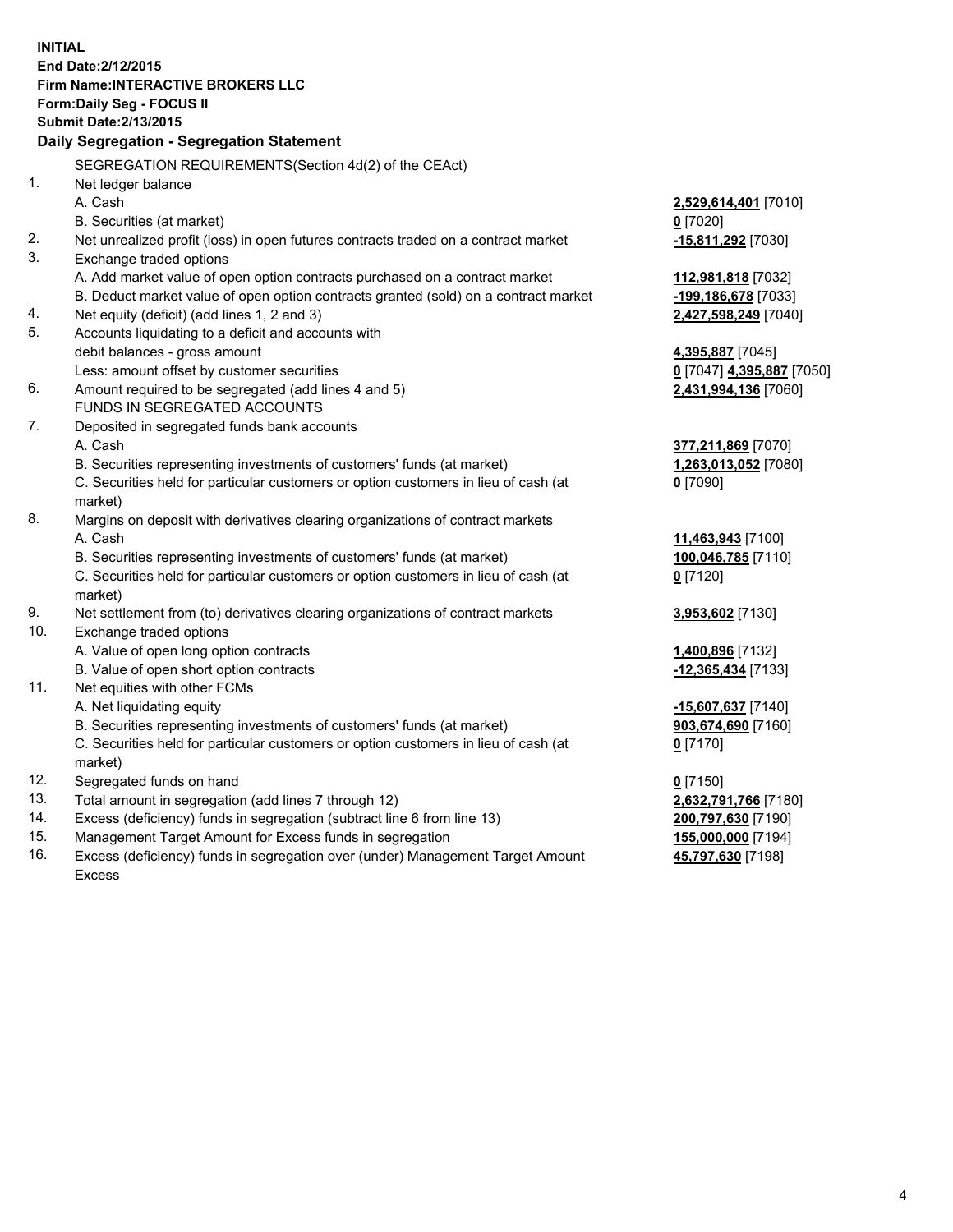## **INITIAL End Date:2/12/2015 Firm Name:INTERACTIVE BROKERS LLC Form:Daily Seg - FOCUS II Submit Date:2/13/2015 Daily Segregation - Supplemental**

| $\blacksquare$               | Total gross margin deficiencies - Segregated Funds Origin                              | $0$ [9100]    |
|------------------------------|----------------------------------------------------------------------------------------|---------------|
|                              |                                                                                        |               |
| $\blacksquare$               | Total gross margin deficiencies - Secured Funds Origin                                 | 45,121 [9101] |
| $\blacksquare$               | Total gross margin deficiencies - Cleared Swaps Customer Collateral Funds Origin       | $0$ [9102]    |
| $\blacksquare$               | Total gross margin deficiencies - Noncustomer and Proprietary Accounts Origin          | $0$ [9103]    |
| $\blacksquare$               | Total number of accounts contributing to total gross margin deficiencies - Segregated  | $0$ [9104]    |
|                              | Funds Origin                                                                           |               |
| $\blacksquare$               | Total number of accounts contributing to total gross margin deficiencies - Secured     | 4 [9105]      |
|                              | Funds Origin                                                                           |               |
| $\overline{\phantom{a}}$     | Total number of accounts contributing to the total gross margin deficiencies - Cleared | $0$ [9106]    |
|                              | Swaps Customer Collateral Funds Origin                                                 |               |
| $\qquad \qquad \blacksquare$ | Total number of accounts contributing to the total gross margin deficiencies -         | $0$ [9107]    |
|                              | Noncustomer and Proprietary Accounts Origin                                            |               |
| -                            | Upload a copy of the firm's daily margin report the FCM uses to issue margin calls     |               |
|                              | which corresponds with the reporting date.                                             |               |
|                              |                                                                                        |               |

02.12.2015 Commodity Margin Deficiency Report.xls